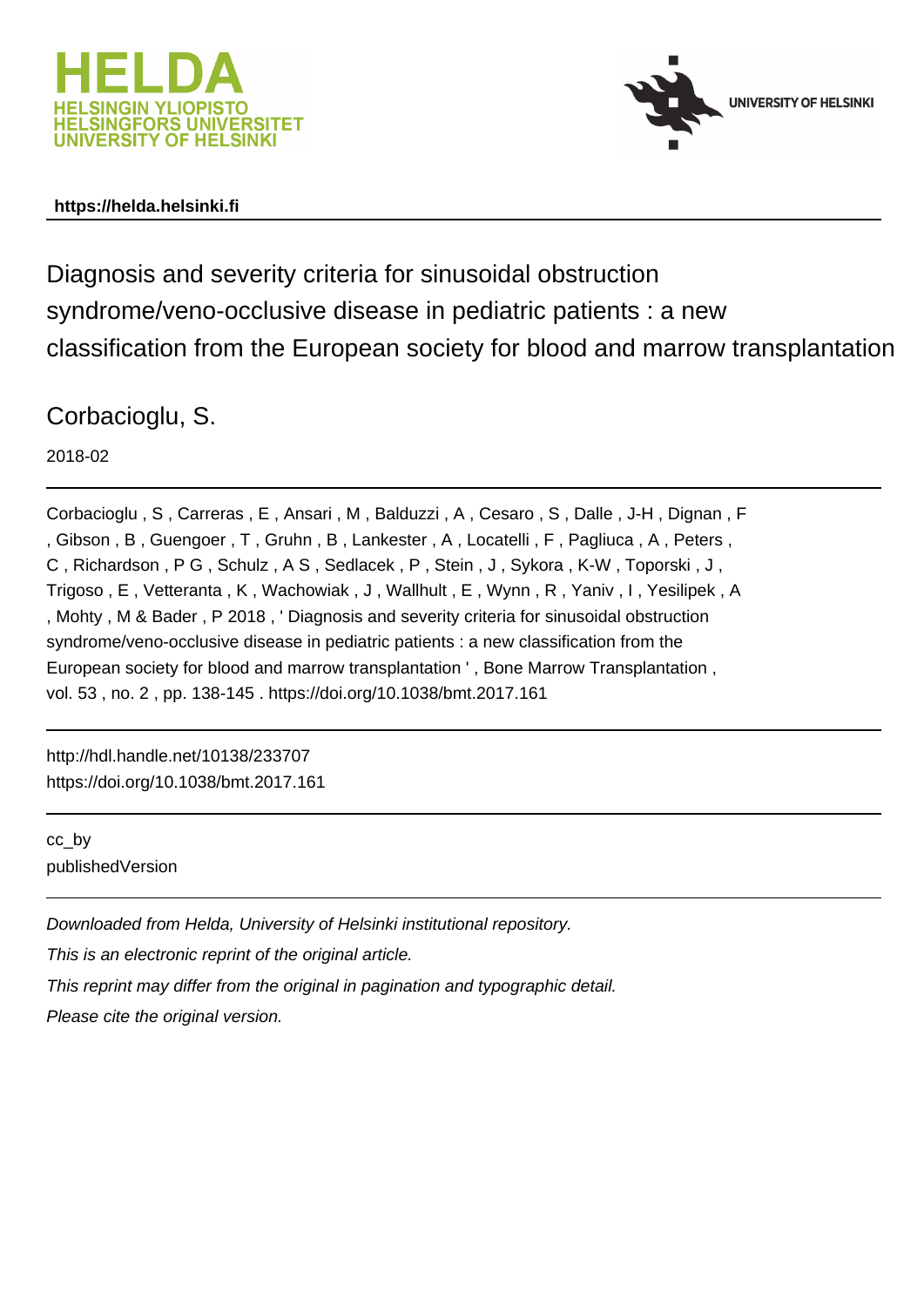[www.nature.com/bmt](http://www.nature.com/bmt)

### SPECIAL REPORT

# Diagnosis and severity criteria for sinusoidal obstruction syndrome/veno-occlusive disease in pediatric patients: a new classification from the European society for blood and marrow transplantation

S Corbacioglu<sup>1,29</sup>, E Carreras<sup>2,29</sup>, M Ansari<sup>3,29</sup>, A Balduzzi<sup>4,29</sup>, S Cesaro<sup>5,29</sup>, J-H Dalle<sup>6,29</sup>, F Dignan<sup>7,29</sup>, B Gibson<sup>8,29</sup>, T Guengoer<sup>9,29</sup>, B Gruhn<sup>10,29</sup>, A Lankester<sup>11,29</sup>, F Locatelli<sup>12,29</sup>, A Pagliuca<sup>13,29</sup>, C Peters<sup>14,29</sup>, PG Richardson<sup>15,29</sup>, AS Schulz<sup>16,29</sup>, P Sedlacek<sup>17,29</sup>, J Stein<sup>18,29</sup>, K-W Sykora<sup>19,29</sup>, J Toporski<sup>20,29</sup>, E Trigoso<sup>21,29</sup>, K Vetteranta<sup>22,29</sup>, J Wachowiak<sup>23,29</sup>, E Wallhult<sup>24,29</sup>, R Wynn<sup>25,29</sup>, I Yaniv<sup>18,29</sup>, A Yesilipek<sup>26,29</sup>, M Mohty<sup>27,29</sup> and P Bader<sup>28,29</sup>

The advances in hematopoietic cell transplantation (HCT) over the last decade have led to a transplant-related mortality below 15%. Hepatic sinusoidal obstruction syndrome/veno-occlusive disease (SOS/VOD) is a life-threatening complication of HCT that belongs to a group of diseases increasingly identified as transplant-related, systemic endothelial diseases. In most cases, SOS/VOD resolves within weeks; however, severe SOS/VOD results in multi-organ dysfunction/failure with a mortality rate >80%. A timely diagnosis of SOS/VOD is of critical importance, given the availability of therapeutic options with favorable tolerability. Current diagnostic criteria are used for adults and children. However, over the last decade it has become clear that SOS/VOD is significantly different between the age groups in terms of incidence, genetic predisposition, clinical presentation, prevention, treatment and outcome. Improved understanding of SOS/VOD and the availability of effective treatment questions the use of the Baltimore and Seattle criteria for diagnosing SOS/VOD in children. The aim of this position paper is to propose new diagnostic and severity criteria for SOS/VOD in children on behalf of the European Society for Blood and Marrow Transplantation.

Bone Marrow Transplantation 2018) 53, 138-145; doi[:10.1038/bmt.2017.161](http://dx.doi.org/10.1038/bmt.2017.161); published online 31 July 2017

#### INTRODUCTION

Major advances in hematopoietic cell transplantation (HCT) over the last decade have substantially decreased transplant-related morbidity and mortality; the expected mortality rate is now less than  $15\%$ .<sup>1</sup> Hepatic veno-occlusive disease (VOD), also called sinusoidal obstruction syndrome (SOS; referred to as SOS/VOD hereafter) belongs to a group of conditions increasingly designated as transplant-related, systemic endothelial diseases, that include acute GvHD, engraftment syndrome and transplantassociated microangiopathy (TAM). SOS/VOD is an unpredictable and potentially life-threatening complication of HCT. $^{2,3}$ The primary insult in SOS/VOD is injury to both sinusoidal endothelial cells and hepatocytes in zone 3 of the hepatic acinus,<sup>4</sup> triggered by several factors, such as the toxicity of the conditioning regimen, release of cytokines due to inflammation and engraftment, release of endotoxins, phenomena of alloreactivity, protein C anticoagulant pathway abnormalities and use of calcineurin inhibitors. Furthermore, monoclonal antibodies tagged with calicheamicin derivatives, such as gemtuzumab ozogamicin and inotuzumab ozogamicin, are triggers of SOS/VOD and onset can occur after Ab administration

<sup>1</sup>Department of Pediatric Hematology, Oncology and Stem Cell Transplantation, University of Regensburg, Regensburg, Germany; <sup>2</sup>Hematology Department, Josep Carreras Foundation & Leukemia Research Institute, Hospital Clínic, Barcelona, Spain; <sup>3</sup>Hemato-Oncology Unit, Department of Pediatrics, University Hospital of Geneva, Geneva, Switzerland; <sup>4</sup>Pediatric Clinic, University of Milano-Bicocca, San Gerardo Hospital, Milan, Italy; <sup>5</sup>Department of Pediatric Oncohematology, Giambattista Rossi University Hospital, Verona, Italy; <sup>6</sup>Department of Hematology and Immunology, Hospital Robert Debre, Paris 7-Paris Diderot University, Paris, France; <sup>7</sup>Department of Clinical Haematology, Manchester Royal Infirmary, Manchester, UK; <sup>8</sup>Royal Hospital for Sick Children, Glasgow, UK; <sup>9</sup>Division of Blood and Marrow Transplantation, University Children's Hospital, Zurich, Switzerland; <sup>10</sup>Department of Pediatrics, University Hospital of Jena, Jena, Germany; <sup>11</sup>Department of Pediatrics, Leiden University Medical Center, Leiden, The Netherlands; <sup>12</sup>Department of Pediatric Hematology and Oncology, University of Pavia, IRCCS Ospedale Pediatrico Bambino Gesù, Rome, Italy; <sup>13</sup>Department of Haematology, King's College Hospital, London, UK; <sup>14</sup>Department of Pediatrics, St Anna Kinderspital, Vienna, Austria; <sup>15</sup>Division of Hematologic Malignancy, Department of Medical Oncology, Dana-Farber Cancer Institute, Boston, MA, USA; <sup>16</sup>Department of Pediatrics, University Children's Hospital, Ulm, Germany; <sup>17</sup>Department of Pediatrics, University Hospital Motol, Prague, Czech Republic; <sup>18</sup>Schneider Children's Medical Center of Israel and Sackler Faculty of Medicine, University of Tel Aviv, Tel Aviv, Israel; <sup>19</sup>Pediatric Hematology-Oncology, Children's Hospital, Medical School, Hannover, Germany; <sup>20</sup>Skåne University Hospital, Lund, Sweden; <sup>21</sup>University Hospital and Polytechnic La Fe, Valencia, Spain; <sup>22</sup>Children's Hospital, University of Helsinki, Helsinki, Finland; <sup>23</sup>Department of Pediatric Hematology, Oncology and Hematopoietic Stem Cell Transplantation, University of Medical Sciences, Poznan, Poland; <sup>24</sup>Section of Hematology and Coagulation, Sahlgrenska University Hospital, Gothenburg, Sweden; <sup>25</sup>Royal Manchester Children's Hospital, Manchester, UK; <sup>26</sup>Pediatric Stem Cell Transplantation Unit, Bahçeşehir University School of Medicine, Istanbul, Turkey; <sup>27</sup>Hôpital Saint-Antoine, APHP, Université Pierre & Marie Curie, INSERM UMRS 938, Paris, France and <sup>28</sup>Division for Stem Cell Transplantation and Immunology, Department for Children and Adolescents, University, Hospital, Goethe University, Frankfurt/Main, Germany. Correspondence: Professor S Corbacioglu, Department of Pediatric Hematology, Oncology and Stem Cell Transplantation, University of Regensburg, Franz-Josef-Strauss-Allee 11 Regensburg, 93053, Germany.

E-mail: [selim.corbacioglu@ukr.de](mailto:selim.corbacioglu@ukr.de)

<sup>29</sup>These authors contributed equally to this work.

Received 16 January 2017; revised 22 March 2017; accepted 29 May 2017; published online 31 July 2017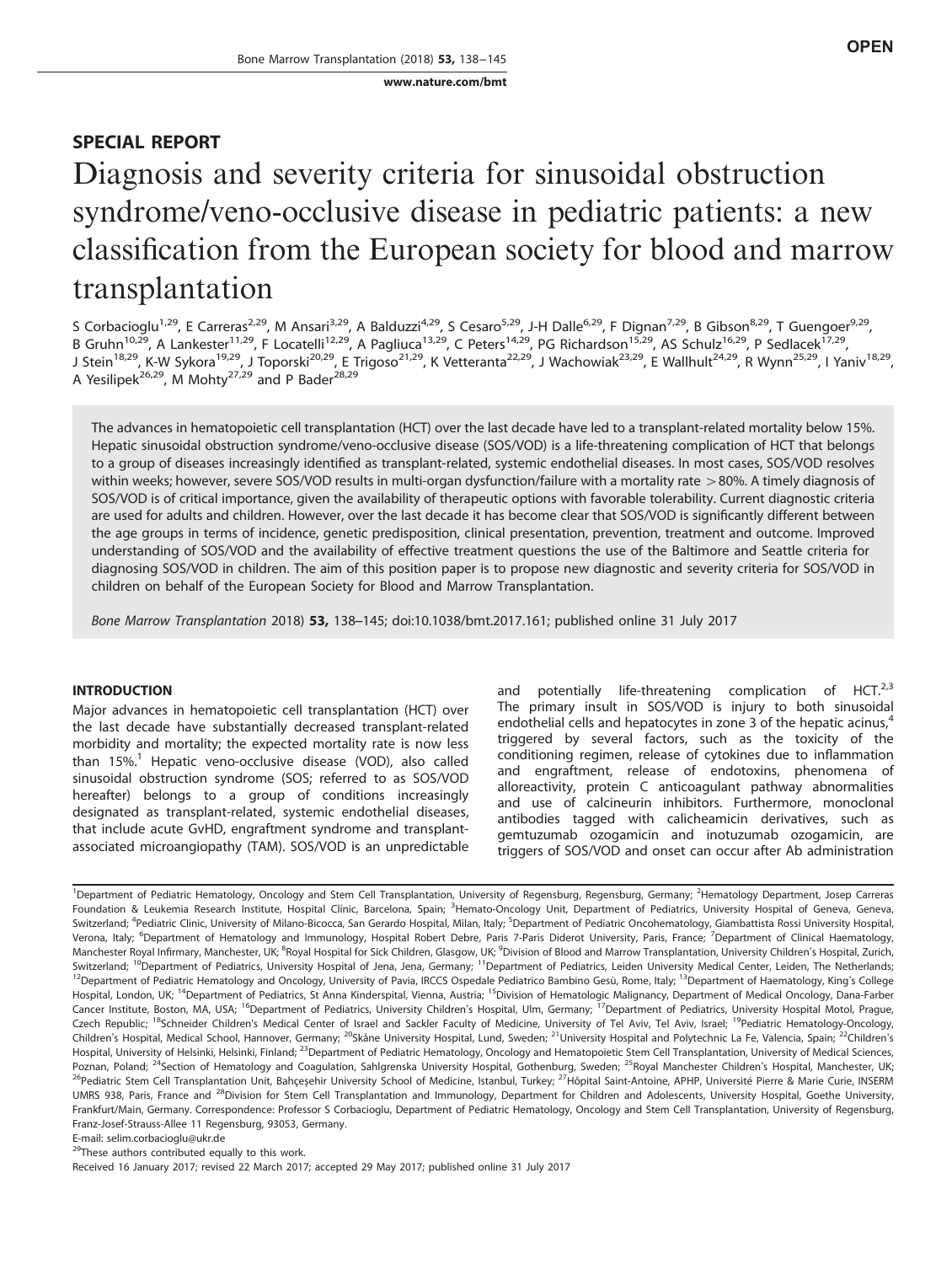| Criteria              | Children                                                                                                                                                                                                                                                                         | <b>Adults</b>       |  |  |
|-----------------------|----------------------------------------------------------------------------------------------------------------------------------------------------------------------------------------------------------------------------------------------------------------------------------|---------------------|--|--|
| Incidence             | • Approximately 20%<br>• Up to 60% in high-risk patients                                                                                                                                                                                                                         | • Approximately 10% |  |  |
| <b>Risk factors</b>   | • Established risk factors<br>Additional pediatric risk factors:<br>$\bullet$ Infants<br>• Pediatric/genetic diseases with incidences above average                                                                                                                              |                     |  |  |
| Clinical presentation | • Late-onset SOS/VOD in 20%<br>• Late-onset SOS/VOD is rare<br>• Anicteric SOS/VOD in 30%<br>• Anicteric SOS/VOD is rare<br>• Hyperbilirubinemia, if present:<br>$\circ$ Is frequently pre-existent<br>O Occurs late during SOS/VOD<br><sup>o</sup> Is typical of severe SOS/VOD |                     |  |  |
| and hepatomegaly      | Need for proper assessment of ascites • High incidence of disease-related hepatomegaly and ascites pre-HCT                                                                                                                                                                       |                     |  |  |
| Treatment             | • DF for severe SOS/VOD with MOD/MOF was associated with better results<br>in children compared with adults                                                                                                                                                                      |                     |  |  |
| Prevention            | • DF demonstrated efficacy for prevention of SOS/VOD in children in a<br>randomized prospective trial                                                                                                                                                                            |                     |  |  |

alone or in subsequent HCT.<sup>5–7</sup> Particularly in children, SOS/VOD can also occur as a complication of conventional radio- and chemotherapy outside of the transplant setting. $8-11$  In addition to the triggers listed above, the risk of SOS/VOD is also dependent on patient-specific factors including genetic predisposition.<sup>12–14</sup>

While SOS/VOD usually resolves within weeks in most patients, an estimated 30–60% of affected children may progress to multi-organ dysfunction/failure (MOD/MOF).<sup>4,15–17</sup> In 20% of cases, SOS/VOD develops more than 30 days after HCT.<sup>15,18,19</sup> The clinical presentation of SOS/VOD consists of hepatomegaly, ascites and weight gain. SOS/VOD is essentially a clinical diagnosis in the absence of sensitive and specific biologic markers or imaging tools.20–<sup>27</sup> Two sets of diagnostic criteria for SOS/VOD have been used in clinical practice for the past three decades:<sup>15,17</sup> the Baltimore<sup>28</sup> and Seattle criteria,<sup>29</sup> the latter subsequently modified by a number of minor adjustments.<sup>15,30,31</sup> Based on these criteria, the incidence of SOS/VOD ranges between 10 and 60% in allogeneic HCTs with myeloablative conditioning (MAC) regimens, and between 5 and 30% in autologous HCT.<sup>16</sup> SOS/VOD is seen significantly less often in patients who undergo reduced-intensity/ toxicity conditioning regimens.16,32–<sup>35</sup> In children, the average incidence of SOS/VOD is 20%, but in specific conditions can rise to 60%. This incidence is higher than that reported in adults.<sup>15,36–38</sup>

Of note, the incidence of SOS/VOD differs by the criteria used for diagnosis, with up to a four-fold increased incidence of SOS/VOD observed between the Baltimore and Seattle criteria, respectively.15,16,34

The specific risk factors in children and the availability of effective licensed agents with favorable adverse-event profiles support the need for diagnostic and severity criteria specific to children.

#### Rationale for new diagnostic criteria: are children different from adults?

Currently the same diagnostic criteria for SOS/VOD are used in adults and children. This is despite evidence that the disorder differs significantly between children and adults in terms of incidence, genetic predisposition, clinical presentation and the outcomes of prevention and treatment (Table 1). Such differences suggest that the currently used criteria are no longer appropriate for the diagnosis of SOS/VOD in children. The aim of this position paper is to propose diagnostic and severity criteria for SOS/VOD in pediatric patients on behalf of the European Society for Blood and Marrow Transplantation (EBMT).

In terms of treatment, several studies over the last two decades have demonstrated that defibrotide (DF) is effective for the treatment and prevention of SOS/VOD when used in combination with supportive care.<sup>15,38–45</sup> DF has European Medicines Agency authorization for the treatment of severe SOS/VOD and most recently received approval from the Food and Drug Administration in the USA.<sup>17,46</sup> For treatment an international compassionate use program reported a superior outcome in children compared with adults. $47$  Early intervention with DF associated with a superior outcome was also shown first in children.<sup>48</sup> The results of an expanded access Treatment-Investigational New Drug program, evaluating DF for the treatment of SOS/VOD, confirmed that earlier initiation of DF treatment was associated with significantly higher day +100 probability of survival.<sup>49</sup>

#### Risk factors and incidence in children

Risk factors can be divided into those directly related to the transplant, those related to patient characteristics including the underlying disease, and those related to hepatic factors.<sup>50</sup> Factors directly related to the pre-transplant regimen and transplant include the use of ozogamicin-linked antibodies (gemtuzumab and inotuzumab) prior to transplantation, use of drugs for conditioning known to be toxic to the endothelium (such as high-dose busulfan (BU), single-fraction or high-dose fractionated (≥12 Gray) TBI-based conventional MAC,<sup>16,33,35,51,52</sup> and/or a combination of BU and cyclophosphamide and/or melphalan) and prior HCT. All of the above predispose children to SOS/VOD.15,19 Targeted IV BU has a predictable pharmacokinetic profile,53,54 but the measurement of BU serum levels is complicated by differences in methodology and lack of a reliable target range for safety, in particular when given as part of combination chemotherapy. Therefore, targeted IV BU cannot guarantee a reduced incidence of SOS/VOD.<sup>15,55–58</sup>

In summary, although treatment-related risk factors are similar between children and adults, the influence of individual risk factors related to patient characteristics (such as age of onset of primary disease and potentially genotype $13$ ) is greater in children than adults.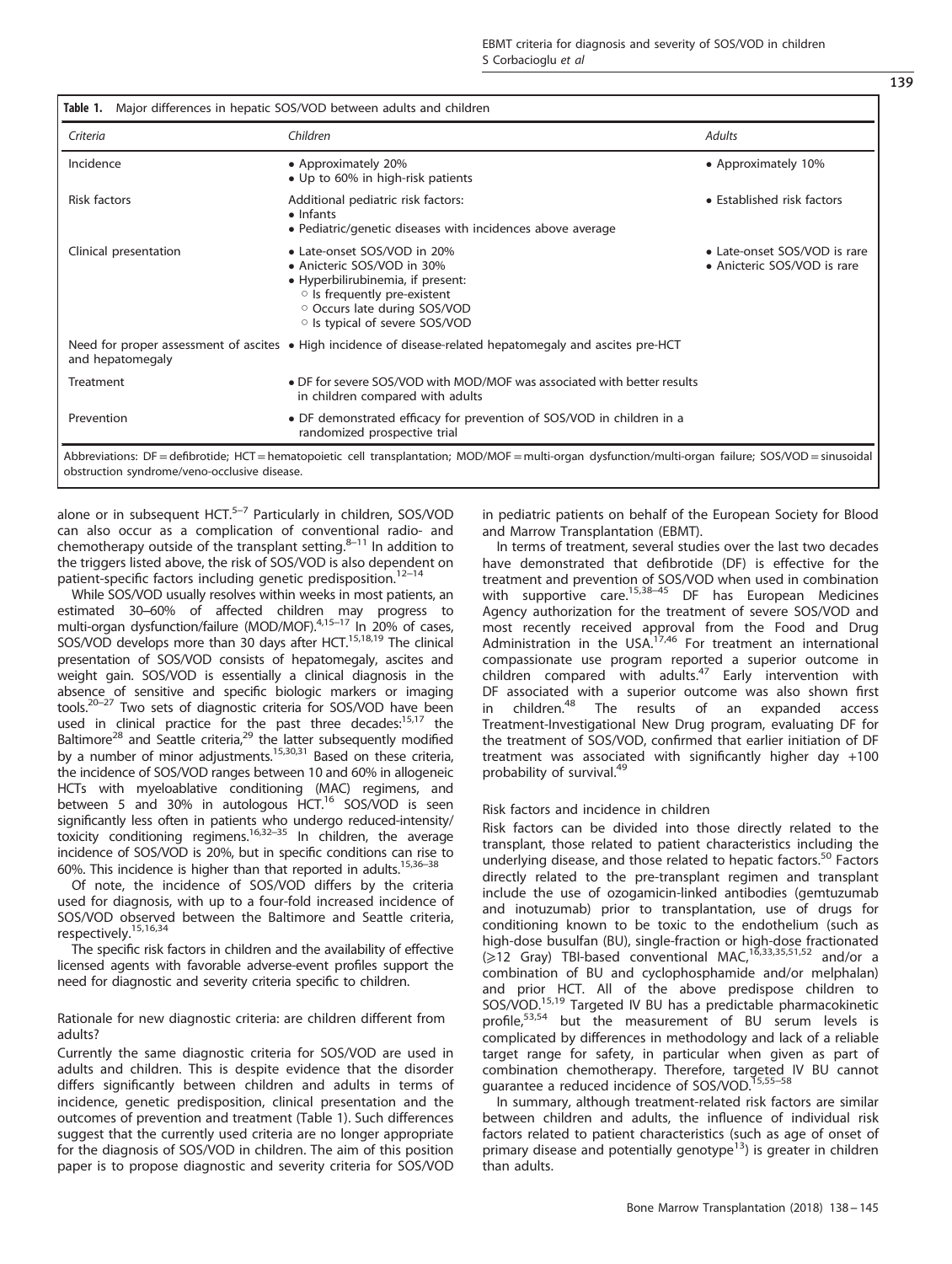$140$ 

A number of diseases, which are more common in childhood, can lead to an increased risk of SOS/VOD. For example, the reported incidence of SOS/VOD in infantile osteopetrosis is 60%.15,38,59 In congenital macrophage activation syndromes, such as familial hemophagocytic lymphohistiocytosis, Griscelli syndrome and X-linked lymphoproliferative disease, the reported<br>incidence of SOS/VOD is 30%.<sup>15,60</sup> Patients with thalassemia with hepatomegaly and high iron overload have a reported incidence<br>of 30–40%.<sup>61–63</sup> High-risk neuroblastoma is currently treated in Europe with high-dose chemotherapy and autologous HCT, usually after conditioning with BU/melphalan. Compared with the  $<$  5% overall incidence of SOS/VOD following autologous HCT in adults, $16,32$  the reported 15–30% incidence in children with neuroblastoma is exceedingly high.15,37,58,64–<sup>66</sup> SOS/VOD has been reported in children with Wilm's tumor, rhabdomyosarcoma and brain tumors given conventional chemotherapy, particularly<br>in combination therapies including actinomycin D.<sup>9,67–69</sup> Sickle cell disease may also potentially carry a high risk of SOS/VOD during transplant due to a combination of a systemic vasculopathy, iron overload/liver fibrosis and hepatitis. Above all, with a reported overall incidence of 30%,<sup>15,70</sup> infants are probably the largest group at risk of SOS/VOD. This might be attributable to the immaturity of the liver in this age group.

In summary, the overall incidence of SOS/VOD in children and infants is between 22% and 30%, respectively, approximately two- to threefold higher than in adults. Under certain circumstances, the incidence can be as high as 60%, indicating that SOS/VOD is more prevalent in childhood.<sup>15,36,37</sup>

#### Clinical presentation

The clinical presentation of SOS/VOD in children differs in several important respects from that in adults. The disease usually peaks around day +12 after HCT in both children and adults. However, while late-onset SOS/VOD is rare in adults,<sup>19,71,72</sup> in children, 15–20% of SOS/VOD cases<sup>15,36,37</sup> present beyond day +30, a time exceeding the 21- and 20- day limits specified by the Baltimore<sup>28</sup> and Seattle criteria,<sup>29</sup> respectively.

These sets of criteria<sup>31</sup> also require a weight gain of 5 and 2%, respectively. In children a weight gain of 2% can be of doubtful significance. In particular, in infants, rapid weight changes due to iatrogenic fluid overload or inaccurate measurements, including the weight of clothing and diapers, can easily falsify results. Therefore, the Seattle criteria have been modified to require a 5% weight gain in children to improve specificity.<sup>15</sup> However a single weight measurement does not reflect the dynamics of this disease.

The original publication of the Seattle criteria refers to 'painful hepatomegaly' as a criterion,<sup>29</sup> whereas the subsequent publication lists 'right upper quadrant pain' as an independent criterion.<sup>30</sup> In children, assessment of right upper quadrant pain is difficult, particularly in infants and toddlers, making this a subjective criterion in a high-risk pediatric patient population.

The sine qua non Baltimore criterion is hyperbilirubinemia  $\geq$  2 mg/dL, which is an apparently objective and investigatorindependent marker. However, anicteric SOS/VOD was observed in 32% of patients in the pediatric prevention trial, including those experiencing severe disease.<sup>15</sup> This observation was confirmed in two independent publications, which reported an incidence of anicteric SOS/VOD of 30 and 29%, respectively.<sup>73,74</sup> Anicteric SOS/VOD seems to be particularly prevalent in children, although it is also seen in adults with late-onset SOS/VOD.18,19,75 Reflecting this, the new EBMT criteria for adults follow the Baltimore criteria of bilirubin  $\geq 2$  mg/dL for early-onset SOS/VOD ( $<$  21 days), but omit hyperbilirubinemia as an obligatory criterion for late-onset SOS/VOD.<sup>50</sup>

Prompt diagnosis and early intervention are crucial in patients with SOS/VOD before they develop MOD/MOF with its associated

high mortality rate. $34,49$  Applying the Baltimore criteria for hyperbilirubinemia could mean that up to one-third of pediatric patients would currently fail to meet the diagnostic criteria of SOS/VOD and would therefore be excluded from timely and effective therapy. In terms of disease severity, hyperbilirubinemia is often a late finding in SOS/VOD, which reflects more advanced and perhaps irreversible hepatic injury, associated with a worse outcome. Naples et  $al^{74}$  reported that the total treatment duration was longer and that the level of supportive care required was significantly higher in SOS/VOD patients with icterus compared with those without hyperbilirubinemia ( $P = 0.224$  and  $P = 0.0081$ , respectively). In the pediatric prevention trial, the 60% incidence of MOD/MOF in patients who were diagnosed according to the Baltimore criteria was significantly higher than the 32% incidence seen in patients without hyperbilirubinemia  $(P=0.038).$ <sup>15</sup> Carreras et al. reported on 845 allogeneic HCTs, where SOS/VOD was diagnosed using both the Seattle criteria, where bilirubin ⩾2 mg/dL is not diagnostic prerequisite, and the Baltimore criteria, with a cumulative incidence of 13.8% ( $n = 117$ ) and 8.8%  $(n = 73)$ , respectively. Of the 117 patients diagnosed according to the Seattle criteria, 37.6 ( $n = 44$ ) did not develop hyperbilirubinemia and therefore did not fulfill the Baltimore criteria; none of them developed MOD/MOF or had severe VOD. All MOD/MOF cases occurred in the group that fulfilled the Baltimore criteria.<sup>34</sup> In a Japanese meta-analysis, the overall survival (OS) between patients diagnosed according to the Seattle or Baltimore criteria differed substantially.<sup>35</sup> Jones *et al.*<sup>28</sup> reported that only 1 out of 25 patients with VOD with a serum bilirubin level higher than 15 mg/dL survived. Finally many pediatric diseases, such as thalassemia, sickle cell disease, hemophagocytic lymphohistiocytosis, osteopetrosis and others, present with conjugated hyperbilirubinemia independently of HCT, so that a diagnostic limit of 2 mg/dL is inappropriate.

The specificity of the Baltimore and Seattle criteria have been reported to be 89 and 95%, respectively, $28,29$  however, the sensitivity was low  $(56%)$ .<sup>76</sup> With an average 30% incidence of anicteric SOS/VOD in children, the estimate on specificity should be revised.

The recently revised diagnostic criteria for adults considered the inclusion of transfusion-refractory thrombocytopenia (RT) as a diagnostic criterion; however, this was excluded owing to the difficulty in evaluating RT during the pancytopenic phase after HCT.<sup>50</sup> The current understanding of the pathophysiology of SOS/VOD is that a sustained and uncontrolled endothelial/ sinusoidal activation is the primary triggering event. There is ample evidence that consumptive thrombocytopenia and refractoriness to platelet transfusions, most probably due to uncontrolled endothelial activation, is a hallmark of SOS/VOD.<sup>28,71,77-81</sup> As early as 1993, McDonald et al.<sup>30</sup> noticed an increased transfusion requirement before the onset of liver disease, most markedly in severe SOS/VOD. In clinical practice, after the exclusion of alternative causes, such as sepsis, TAM and other causes of consumptive thrombocytopenia, and Ab-mediated thrombocytopenia, the need for daily, or even more frequent platelet transfusion justifies a high level of suspicion of SOS/VOD.

#### Imaging techniques

Hepatomegaly and ascites are two major diagnostic Seattle and Baltimore criteria, although the means of assessment have never been specified. Since publication of both sets of criteria there have been rapid advances in diagnostic imaging, such as computed tomography (CT), magnetic resonance imaging and ultrasonography (US). These objective tools can enable the accurate assessment of both liver size and the presence of ascites.

US is almost universally available, often as a bedside tool, and is therefore very useful for the confirmation of clinically suspected hepatomegaly and ascites. CT and magnetic resonance imaging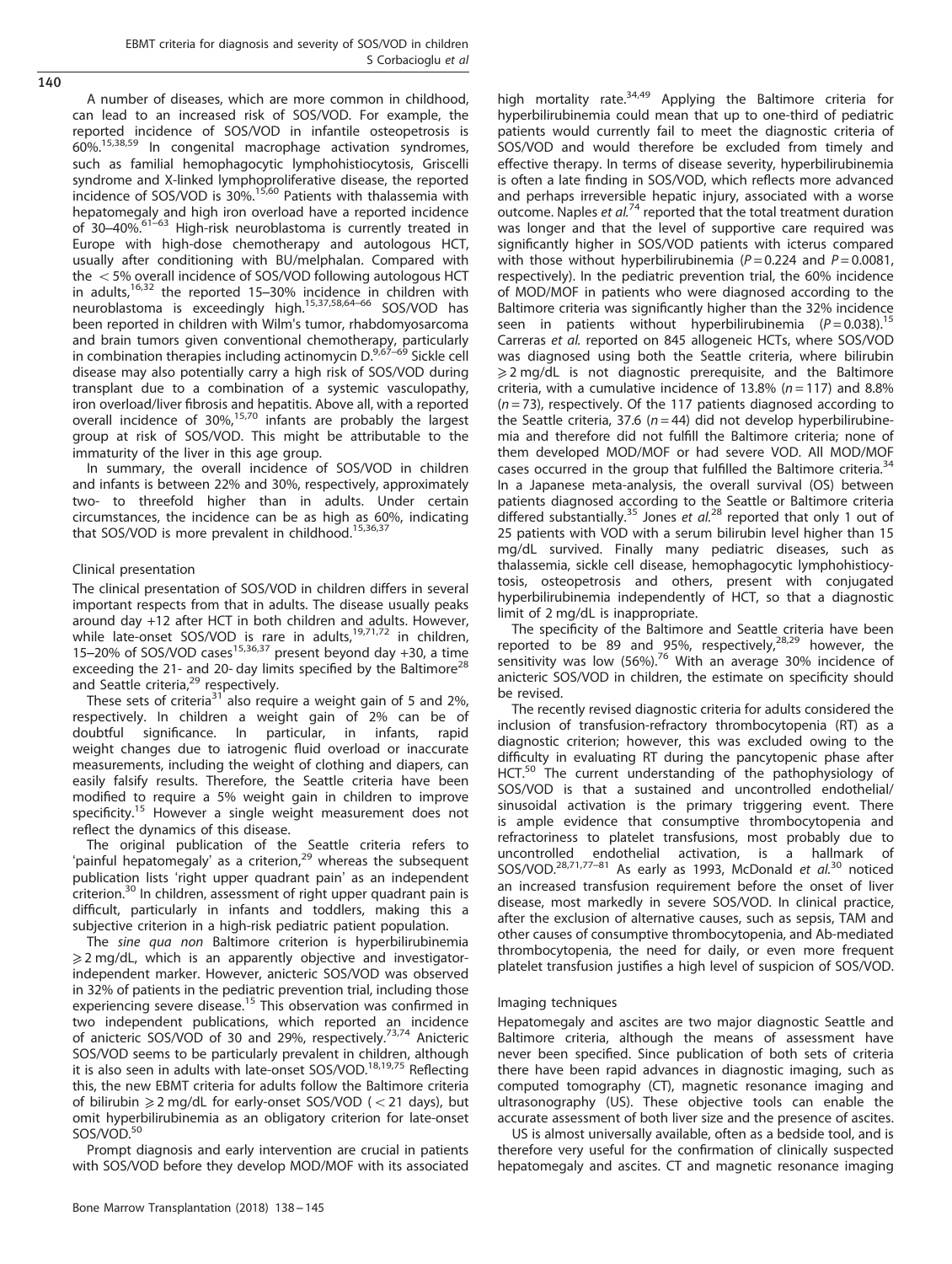| <sup>1</sup> Table 2. | EBMT diagnostic criteria for hepatic SOS/VOD in children |
|-----------------------|----------------------------------------------------------|
|                       |                                                          |

• No limitation for time of onset of SOS/VOD

The presence of two or more of the following<sup>a</sup>

- Unexplained consumptive and transfusion-refractory thrombocytopenia<sup>b</sup>
- Otherwise unexplained weight gain on three consecutive days despite the use of diuretics or a weight gain >5% above baseline value
- 'Hepatomegaly (best if confirmed by imaging) above baseline value
- <sup>c</sup>Ascites (best if confirmed by imaging) above baseline value
- Rising bilirubin from a baseline value on 3 consecutive days or bilirubin  $\geq 2$  mg/dL within 72 h

Abbreviations: CT = computed tomography; HCT = hematopoietic cell transplantation; MRI = magnetic resonance imaging; SOS/VOD = sinusoidal obstruction syndrome/veno-occlusive disease; US=ultrasonography. <sup>a</sup>With the exclusion of other potential differential diagnoses. <sup>b</sup>≥1 weight-adjusted platelet substitution/day to maintain institutional transfusion guidelines. <sup>c</sup>Suggested: imaging (US, CT or MRI) immediately before HCT to determine baseline value for both hepatomegaly and ascites.

can substitute for or complement US. Although both are less operator-dependent than US, their use is hampered by either exposure to radiation and/or the need for sedation in younger children. Furthermore, repetitive examinations to assess the dynamics of the disease are impractical and potentially harmful for immunocompromised children, as they would have to leave their protected environment, potentially exposing them to an increased risk of infection.

The diagnostic specificity of SOS/VOD has not been improved beyond hepatomegaly and ascites by the addition of hepatic artery resistive index, velocity of portal venous flow, increased periportal echogenicity and increased hepatic echotexture, as well as the assessment of gallbladder wall thickening.<sup>27,82,83</sup>

Measurement of the hepatic venous gradient pressure by cannulation of the jugular vein was demonstrated in adults to be a very accurate, but invasive, technique to confirm the diagnosis of SOS/VOD.75,84,85 Neither the efficacy nor safety of this procedure has been verified in children, therefore hepatic venous gradient pressure cannot be recommended as a tool for early diagnosis, particularly in infants and toddlers.

Doppler US assesses hepatic and portal vascular flow, pressure abnormalities and hepatic arterial early acceleration indices. Although they correlated best with HVPG, these techniques are subjective and very dependent on the experience of the operator. In addition, these findings, in particular portal venous flow reversal (hepatofugal flow), are either not consistently present or are a late finding, and might therefore be useful for the assessment of severity rather than early diagnosis.<sup>26,86–89</sup> Most importantly, even in patients with severe and very severe SOS/VOD, hepatofugal flow can be absent, and should not be used as a criterion of exclusion.<sup>90</sup>

In summary, although serial clinical examination and weight monitoring remain the basic standard for assessing SOS/VOD, the most practicable imaging tool to confirm the clinical diagnosis of hepatomegaly and ascites is US. In general, baseline and serial measurements by any imaging tool are mandatory for early detection of any changes in liver size and/or presence of ascitic fluid. Similar to pre-existing hyperbilirubinemia, diseases, such as thalassemia, sickle cell disease, hemophagocytic lymphohistiocytosis or osteopetrosis and others, mostly transplanted during childhood, may present with pre-existing hepatomegaly and ascites before transplantation.

#### New EBMT criteria for the diagnosis of SOS/VOD in children

The proposed EBMT criteria for the diagnosis of SOS/VOD in pediatric patients are summarized in Table 2. These criteria acknowledge the differences in various aspects of the disease between children and adults, and recognize the recent evidence of the superiority of early intervention. The proposals are based on reviews of the literature, and the experience and opinions of the authors. It is acknowledged that the proposed criteria should ideally be prospectively validated in clinical studies and tested in daily practice, with periodic reassessment to reflect changes in data and/or methodology.

As approximately one-fifth of the patients are diagnosed after 21 days post HCT, and reflecting the new EBMT criteria for adults,<sup>50</sup> there should be no time limit for the diagnosis of late-onset SOS/VOD also in children.

Given the early onset of consumptive and transfusion-refractory thrombocytopenia in children, consumptive RT, defined as the need for at least daily platelet transfusions after the exclusion of other obvious causes, is viewed as an early and sensitive sign of SOS/VOD.

In children, daily measurements of weight and abdominal circumference may suggest the need for further investigations to assess hepatomegaly and ascites. A weight gain beyond 2% in a single measurement, as required by the Seattle criteria, can be misleading in children. Instead, the dynamics of endothelial damage and associated third spacing is better reflected by consecutive measurements over several days. Therefore, the pediatric EBMT criteria require a weight gain on 3 consecutive days, excluding other plausible causes, in addition to refractoriness to diuretic treatment. An unexplained weight gain of at least 5%, as required by the Baltimore criteria, will be retained.

Proper assessment of ascites and hepatomegaly and of their dynamics over time using radiation-free imaging techniques is recommended. This recommendation has the purpose of improving the sensitivity and specificity of the criteria, particularly in a patient population with a high prevalence of pre-existing ascites and hepatomegaly. For reasons of sensitivity and specificity, the decision should not be based on clinical examination only. A mandatory prerequisite is the comparability with a baseline examination. Therefore, the EBMT criteria suggest that the clinical diagnoses of ascites and hepatomegaly are verified with reproducible and objective diagnostic imaging tools. For the purpose of defining liver size and the amount of free abdominal fluid, US seems the most appropriate tool; CT and magnetic resonance imaging are acceptable but more complicated to perform in children.

As hyperbilirubinemia  $(>2 \text{ mg/dL}$  bilirubin) in children is frequently either absent or found only in advanced-stage severe SOS/VOD<sup>73,74</sup> and because many children have pre-existing hyperbilirubinemia related to their primary disease, this criterion is difficult to use. For these reasons, pediatric EBMT criteria recognize anicteric SOS/VOD as a frequent entity and consider hyperbilirubinemia as a non-mandatory criterion. Instead of a predefined level of hyperbilirubinemia in children, the new EBMT criteria require the bilirubin level to rise from an individual baseline on 3 consecutive days, after the exclusion of competing causes.

Transjugular liver biopsy provides histologic evidence of SOS/VOD, and is frequently used in adults.<sup>84,85</sup> However, it is an invasive technique, difficult to perform in children and dangerous in patients with profound thrombocytopenia. In this respect, a recent study<sup>91</sup> summarized a single institution experience on the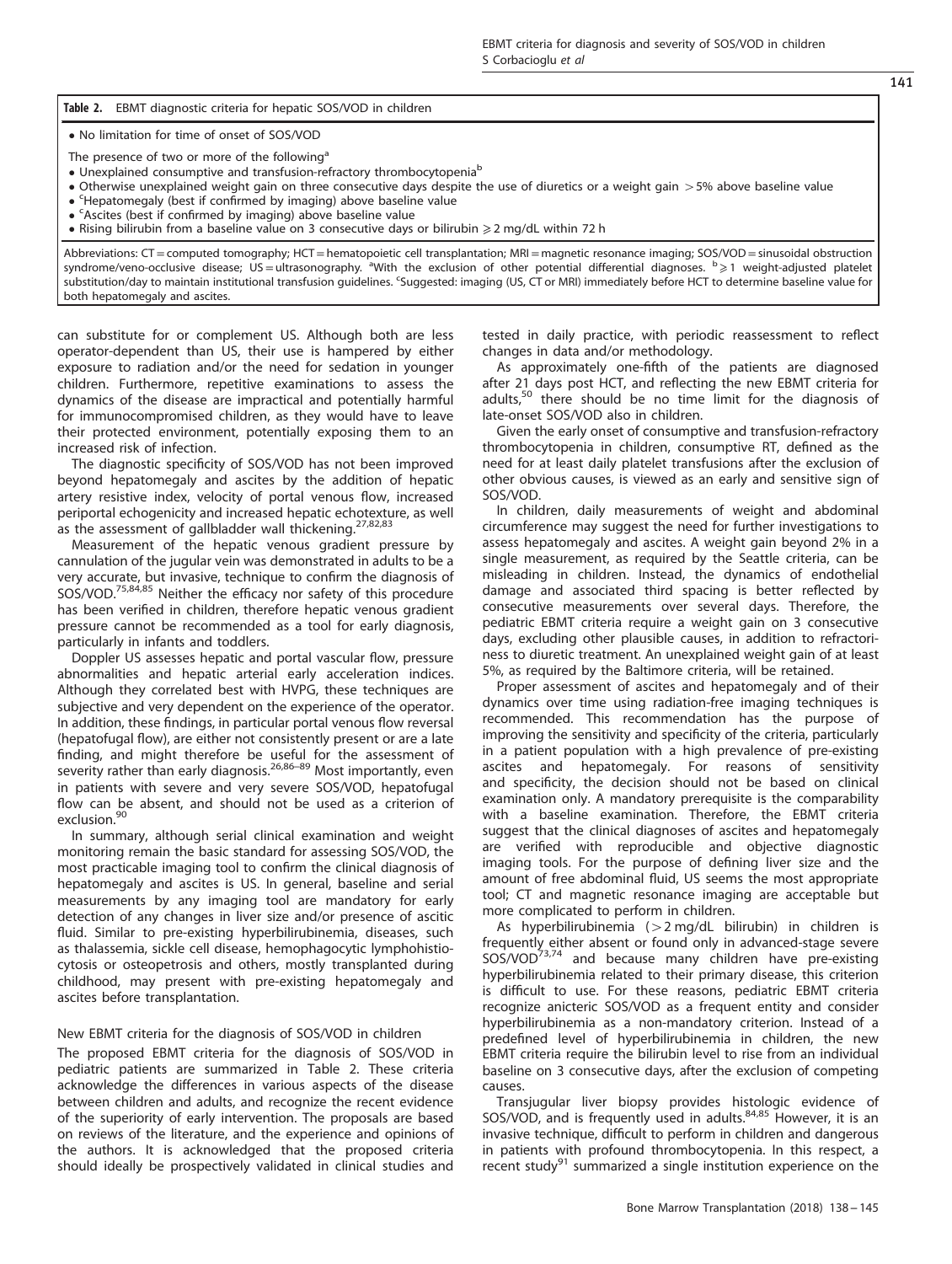safety and utility of liver biopsies after pediatric HCT. This study reported on 16 patients who received 18 liver biopsies. Five of these were by the transjugular route. Complications occurred after five biopsies, four of which were transjugular. The most common complication was hemorrhage. Two of these patients required transfer to the intensive care unit for procedure-related complications.<sup>91</sup> This experience suggests that transjugular liver biopsies should be avoided in children.

New EBMT criteria for grading the severity of SOS/VOD in children The implementation of pediatric EBMT criteria for SOS/VOD offers the potential for early therapeutic intervention with effective and well-tolerated drugs, which may impact on the presentation, incidence of severity and outcome of SOS/VOD. Consequently, the implementation of severity criteria for children is mandatory. Chao et al.<sup>92</sup> and Carreras et al.<sup>75</sup> proposed a grading system for adults implementing the five categories from the CTCAE (Common Terminology Criteria for Adverse Events): grade 1 = mild, grade  $2 =$  moderate, grade  $3 =$  severe, grade  $4 =$  very severe and grade 5 = death, which was adopted in the new severity criteria for adults.<sup>50</sup> The proposed criteria for severity grading of SOS/VOD in pediatric patients are summarized in Table 3.

Owing to the primarily endothelial/sinusoidal nature of the disease, elevated transaminases are not usually found in the early stages of SOS/VOD when primary hepatocytic toxicity, such as infections and drug toxicity, should be excluded. Rising transaminases after the diagnosis of SOS/VOD reflect hepatocyte failure and advanced-stage disease (CTCAE level 4). Glutamate dehydrogenase is a liver-specific enzyme with mitochondrial expression, particularly in the central, perivenular hepatocytes of the liver lobule (zone 3 of the hepatic acinus). As such, an elevation of glutamate dehydrogenase may reflect severe hepatocellular damage and could be considered a more reliable assessment of severity in SOS/VOD in the future.

Persistent RT for  $>7$  days despite early therapeutic intervention represents severe disease.<sup>30</sup>

Bilirubin  $\geqslant$  2 mg/dL is associated with morbidity and a worse OS despite pre-emptive therapeutic intervention,  $15,73,74$  and therefore defines severe SOS/VOD in children.

Ascites and third spacing during the course of SOS/VOD have been recognized as criteria of severity. This mirrors the Bearman criteria, according to which early onset or marked weight gain were considered diagnostic of severe SOS/VOD.<sup>79,93</sup> A precise measurement of ascitic fluid is not possible, but the need for paracentesis to release abdominal pressure and alleviate respiratory distress is a criterion of severe SOS/VOD. Furthermore, repeated drainage of peritoneal fluid over a defined period is a sign of uncontrolled disease.

A combination of two of the following criteria: persistent ascitic drainage, persistent RT, sustained high levels of liver function indexes (transaminases, glutamate dehydrogenase) and bilirubin ≥ 2 mg/dL defines very severe SOS/VOD (CTCAE grade 4) and predicts for an increased risk of death and the need for prolonged treatment.

Similar to the severity criteria for adults, the kinetics of symptom presentation is critical to evaluating the severity of SOS/VOD in children. The combination of several of the SOS/VOD-related signs mentioned above, within 48 h, is likely to lead to severe SOS/VOD.75,79,93 In particular, a doubling of the bilirubin level from an individual baseline within 48 h should be considered a sign of severe SOS/VOD.

Patients requiring replacement of coagulation factors after the established diagnosis of SOS/VOD are considered to suffer from consumptive coagulopathy associated with hepatic failure.

Severe SOS/VOD resulting in MOD/MOF, is characterized by pulmonary and/or renal dysfunction and/or encephalopathy.<sup>16,17</sup> Any combination of organ failure in SOS/VOD classifies very severe disease.

| <b>CTCAE</b>                               | Mild                                                  | Moderate<br>$\overline{2}$ | Severe<br>3                                     | Very severe MOD/MOF<br>4                            |
|--------------------------------------------|-------------------------------------------------------|----------------------------|-------------------------------------------------|-----------------------------------------------------|
|                                            |                                                       |                            |                                                 |                                                     |
| LFT <sup>b</sup> (ALT, AST, GLDH)          | $\leq 2 \times$ normal > 2 and $\leq 5 \times$ normal |                            | > 5                                             |                                                     |
| Persistent RT <sup>b</sup>                 | $<$ 3 days                                            | $3-7$ days                 | $>7$ days                                       |                                                     |
| Bilirubin (mg/dL) <sup>b, c</sup>          | $<$ 2                                                 |                            | $\geqslant$ 2                                   |                                                     |
| Bilirubin (µmol/L)                         | $<$ 34                                                |                            | $\geqslant$ 34                                  |                                                     |
| Ascitesb                                   | Minimal                                               | Moderate                   | Necessity for paracentesis (external drainage)  |                                                     |
| <b>Bilirubin kinetics</b>                  |                                                       |                            |                                                 | Doubling within 48 h                                |
| Coagulation                                | Normal                                                | Normal                     | Impaired coagulation                            | Impaired coagulation                                |
|                                            |                                                       |                            |                                                 | with need for replacement of<br>coagulation factors |
| Renal function GFR (mL/min)                | $89 - 60$                                             | $59 - 30$                  | $29 - 15$                                       | $<$ 15 (renal failure)                              |
| Pulmonary function (oxygen<br>requirement) | $<$ 2 L/min                                           | $>2$ L/min                 | Invasive pulmonary ventilation (including CPAP) |                                                     |
| <b>CNS</b>                                 | Normal                                                | Normal                     | Normal                                          | New onset cognitive impairment                      |

Abbreviations: ALT= alanine transaminase; AST= aspartate transaminase; CNS =central nervous system; CPAP=continuous positive airway pressure; CTCAE =Common Terminology Criteria for Adverse Events; GFR =glomerular filtration rate; GLDH = glutamate dehydrogenase; LFT =liver function test; MOD/ MOF = multi-organ dysfunction/multi-organ failure; RT = refractory thrombocytopenia; SOS/VOD, sinusoidal obstruction syndrome/veno-occlusive disease. <sup>a</sup>lf patient fulfills criteria in different categories they must be classified in the most severe category. In addition, the kinetics of the evolution of cumulative symptoms within 48 h predicts severe disease. <sup>b</sup>Presence of ≥ 2 of these criteria qualifies for an upgrade to CTCAE level 4 (very severe SOS/VOD). <sup>c</sup>Excluding pre-existent hyperbilirubinemia due to primary disease.

 $142$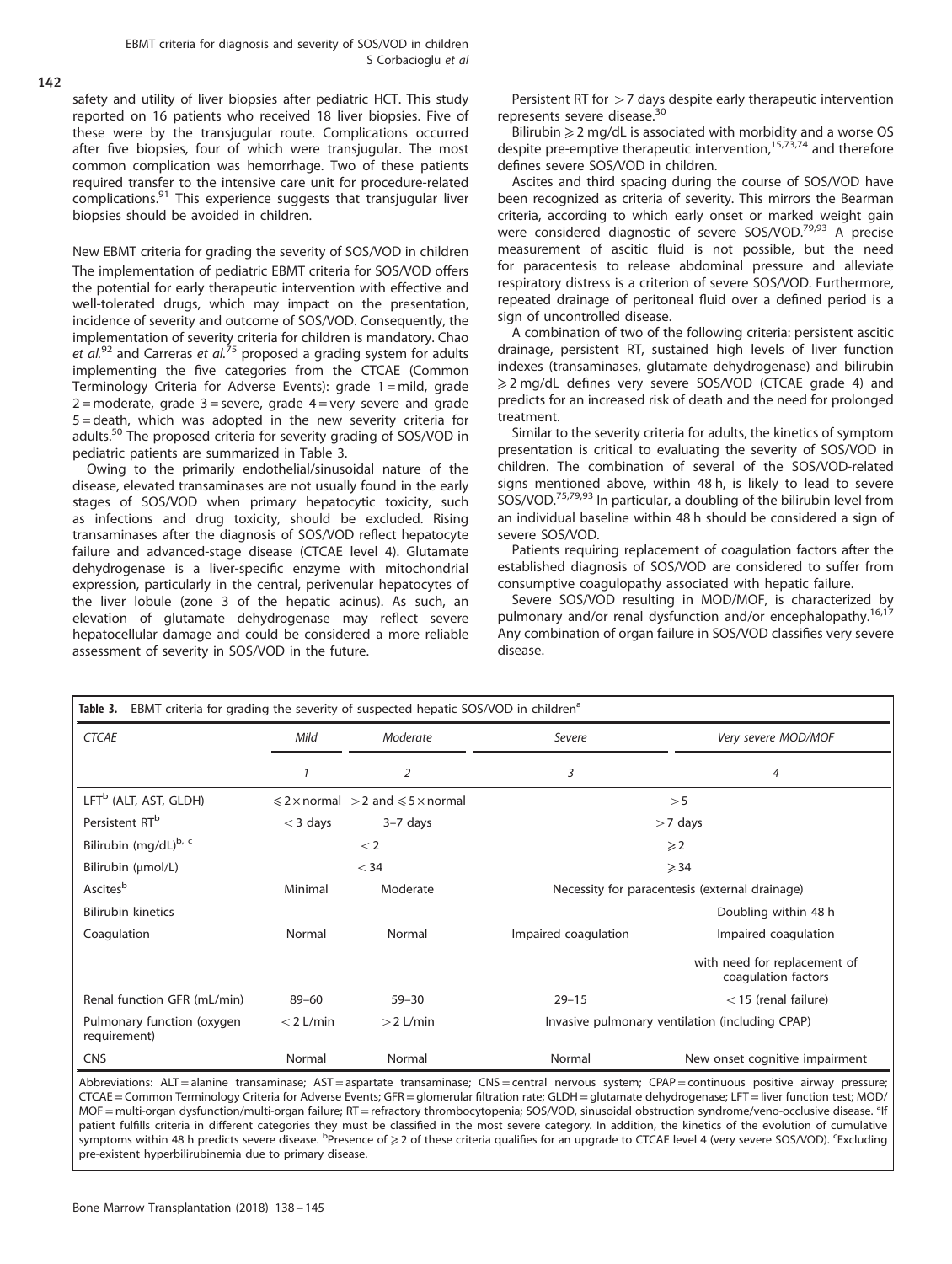#### 143

#### **CONCLUSIONS**

By defining specific diagnostic and severity criteria for SOS/VOD in children, the group of EBMT experts aimed to overcome the weaknesses associated with the currently used criteria. This modification acknowledges both the pediatric-specific risk factors for SOS/VOD and the availability of an effective treatment option for children. Similar to the new EBMT criteria for adults, the group acknowledges that these proposals should be tested in daily practice and prospectively validated in clinical trials. These new criteria must stand the test of time and be periodically re-assessed, particularly biomarkers and imaging tools.

In summary, implementation of the proposed EBMT criteria for diagnosis and assessment of the severity of SOS/VOD will hopefully lead to earlier identification of patients in need of pre-emptive intervention with effective drugs for the treatment of SOS/VOD, and to the possibility of a predictive assessment of treatment effectiveness and outcome.<sup>94</sup>

#### CONFLICT OF INTEREST

The authors declare no conflict of interest.

#### ACKNOWLEDGEMENTS

Under the direction of the authors, Céline Tevlin, PhD, an employee of Elements Communications Ltd (part of the Obsidian Healthcare Group (OHG)), provided medical writing assistance for this manuscript. Editorial assistance was provided Fiona Jenkins, an employee of OHG. All authors received honoraria and/or research support from Jazz Pharmaceuticals whose product is discussed in this manuscript. Jazz Pharmaceuticals provided an unrestricted educational grant to support the current study, but did not participate in its execution, data/result analyses or manuscript writing.

#### **REFERENCES**

- 1 Boztug H, Sykora KW, Slatter M, Zecca M, Veys P, Lankester A et al. European Society for Blood and Marrow Transplantation analysis of treosulfan conditioning before hematopoietic stem cell transplantation in children and adolescents with hematological malignancies. Pediatr Blood Cancer 2016; 63: 139–148.
- 2 Helmy A. Review article: updates in the pathogenesis and therapy of hepatic sinusoidal obstruction syndrome. Aliment Pharmacol Ther 2006; 23: 11–25.
- 3 Fan CQ, Crawford JM. Sinusoidal obstruction syndrome (hepatic veno-occlusive disease). J Clin Exp Hepatol 2014; 4: 332–346.
- 4 Carreras E, Diaz-Ricart M. The role of the endothelium in the short-term complications of hematopoietic SCT. Bone Marrow Transplant 2011; 46: 1495–1502.
- 5 McKoy JM, Angelotta C, Bennett CL, Tallman MS, Wadleigh M, Evens AM et al. Gemtuzumab ozogamicin-associated sinusoidal obstructive syndrome (SOS): An overview from the research on adverse drug events and reports (RADAR) project. Leuk Res 2007; 31: 599–604.
- 6 Wadleigh M, Richardson PG, Zahrieh D, Lee SJ, Cutler C, Ho V et al. Prior gemtuzumab ozogamicin exposure significantly increases the risk of veno-occlusive disease in patients who undergo myeloablative allogeneic stem cell transplantation. Blood 2003; 102: 1578–1582.
- 7 Kebriaei P, Wilhelm K, Ravandi F, Brandt M, de Lima M, Ciurea S et al. Feasibility of allografting in patients with advanced acute lymphoblastic leukemia after salvage therapy with inotuzumab ozogamicin. Clin Lymphoma Myeloma Leuk 2013; 13: 296–301.
- 8 Cefalo MG, Maurizi P, Arlotta A, Scalzone M, Attina G, Ruggiero A et al. Hepatic veno-occlusive disease: a chemotherapy-related toxicity in children with malignancies. Paediatr Drugs 2010; 12: 277–284.
- 9 Cesaro S, Spiller M, Sartori MT, Alaggio R, Peruzzo M, Saggiorato G et al. Veno-occlusive disease in pediatric patients affected by Wilms tumor. Pediatr Blood Cancer 2011; 57: 258–261.
- 10 Nazemi KJ, Shen V, Finlay JL, Boyett J, Kocak M, Lafond D et al. High incidence of veno-ccclusive disease with myeloablative chemotherapy following craniospinal irradiation in children with newly diagnosed high-risk CNS embryonal tumors: a report from the Children's Oncology Group (CCG-99702). Pediatr Blood Cancer 2016; 63: 1563–1570.
- 11 Stork LC, Matloub Y, Broxson E, La M, Yanofsky R, Sather H et al. Oral 6-mercaptopurine versus oral 6-thioguanine and veno-occlusive disease in children with standard-risk acute lymphoblastic leukemia: report of the Children's Oncology Group CCG-1952 clinical trial. Blood 2010; 115: 2740–2748.
- 12 Huezo-Diaz Curtis P, Uppugunduri CR, Muthukumaran J, Rezgui MA, Peters C, Bader P et al. Association of CTH variant with sinusoidal obstruction syndrome in children receiving intravenous busulfan and cyclophosphamide before hematopoietic stem cell transplantation. Pharmacogenomics J (e-pub ahead of print 25 October 2016; doi: 10.1038/tpj.2016.65).
- 13 Seifert C, Wittig S, Arndt C, Gruhn B. Heparanase polymorphisms: influence on incidence of hepatic sinusoidal obstruction syndrome in children undergoing allogeneic hematopoietic stem cell transplantation. J Cancer Res Clin Oncol 2015; 141: 877–885.
- 14 Palomo M, Mir E, Rovira M, Escolar G, Carreras E, Diaz-Ricart M. What is going on between defibrotide and endothelial cells? Snapshots reveal the hot spots of their romance. Blood 2016; 127: 1719–1727.
- 15 Corbacioglu S, Cesaro S, Faraci M, Valteau-Couanet D, Gruhn B, Rovelli A et al. Defibrotide for prophylaxis of hepatic veno-occlusive disease in paediatric haemopoietic stem-cell transplantation: an open-label, phase 3, randomised controlled trial. Lancet 2012; 379: 1301–1309.
- 16 Coppell JA, Richardson PG, Soiffer R, Martin PL, Kernan NA, Chen A et al. Hepatic veno-occlusive disease following stem cell transplantation: incidence, clinical course, and outcome. Biol Blood Marrow Transplant 2010; 16: 157–168.
- 17 Richardson PG, Riches ML, Kernan NA, Brochstein JA, Mineishi S, Termuhlen AM et al. Phase 3 trial of defibrotide for the treatment of severe veno-occlusive disease and multi-organ failure. Blood 2016; 127: 1656–1665.
- 18 Lee JL, Gooley T, Bensinger W, Schiffman K, McDonald GB. Veno-occlusive disease of the liver after busulfan, melphalan, and thiotepa conditioning therapy: incidence, risk factors, and outcome. Biol Blood Marrow Transplant 1999; 5: 306–315.
- 19 Carreras E, Rosinol L, Terol MJ, Alegre A, de Arriba F, Garcia-Larana J et al. Veno-occlusive disease of the liver after high-dose cytoreductive therapy with busulfan and melphalan for autologous blood stem cell transplantation in multiple myeloma patients. Biol Blood Marrow Transplant 2007; 13: 1448–1454.
- 20 Akil A, Zhang Q, Mumaw CL, Raiker N, Yu J, Velez de Mendizabal N et al. Biomarkers for diagnosis and prognosis of sinusoidal obstruction syndrome after hematopoietic cell transplantation. Biol Blood Marrow Transplant 2015; 21: 1739–1745.
- 21 Iguchi A, Kobayashi R, Kaneda M, Kobayashi K. Plasma protein C is a useful clinical marker for hepatic veno-occlusive disease (VOD) in stem cell transplantation. Pediatr Blood Cancer 2010; 54: 437–443.
- 22 Cutler C, Kim HT, Ayanian S, Bradwin G, Revta C, Aldridge J et al. Prediction of veno-occlusive disease using biomarkers of endothelial injury. Biol Blood Marrow Transplant 2010; 16: 1180-1185.
- 23 Sartori MT, Spiezia L, Cesaro S, Messina C, Paris M, Pillon M et al. Role of fibrinolytic and clotting parameters in the diagnosis of liver veno-occlusive disease after hematopoietic stem cell transplantation in a pediatric population. Thromb Haemost 2005; 93: 682–689.
- 24 Tanikawa S, Mori S, Ohhashi K, Akiyama H, Sasaki T, Kaku H et al. Predictive markers for hepatic veno-occlusive disease after hematopoietic stem cell transplantation in adults: a prospective single center study. Bone Marrow Transplant 2000; 26: 881–886.
- 25 Mortele KJ, Van Vlierberghe H, Wiesner W, Ros PR. Hepatic veno-occlusive disease: MRI findings. Abdom Imaging 2002; 27: 523–526.
- 26 Lassau N, Auperin A, Leclere J, Bennaceur A, Valteau-Couanet D, Hartmann O. Prognostic value of doppler-ultrasonography in hepatic veno-occlusive disease. Transplantation 2002; 74: 60–66.
- 27 McCarville MB, Hoffer FA, Howard SC, Goloubeva O, Kauffman WM. Hepatic veno-occlusive disease in children undergoing bone-marrow transplantation: usefulness of sonographic findings. Pediatr Radiol 2001; 31: 102–105.
- 28 Jones RJ, Lee KS, Beschorner WE, Vogel VG, Grochow LB, Braine HG et al. Venoocclusive disease of the liver following bone marrow transplantation. Transplantation 1987; 44: 778–783.
- 29 McDonald GB, Sharma P, Matthews DE, Shulman HM, Thomas ED. Venocclusive disease of the liver after bone marrow transplantation: diagnosis, incidence, and predisposing factors. Hepatology 1984; 4: 116–122.
- 30 McDonald GB, Hinds MS, Fisher LD, Schoch HG, Wolford JL, Banaji M et al. Veno-occlusive disease of the liver and multiorgan failure after bone marrow transplantation: a cohort study of 355 patients. Ann Intern Med 1993; 118: 255–267.
- 31 Shulman HM, Hinterberger W. Hepatic veno-occlusive disease--liver toxicity syndrome after bone marrow transplantation. Bone Marrow Transplant 1992; 10: 197–214.
- 32 Mohty M, Malard F, Abecassis M, Aerts E, Alaskar AS, Aljurf M et al. Sinusoidal obstruction syndrome/veno-occlusive disease: current situation and perspectivesa position statement from the European Society for Blood and Marrow Transplantation (EBMT). Bone Marrow Transplant 2015; 50: 781–789.
- 33 Carreras E, Bertz H, Arcese W, Vernant JP, Tomas JF, Hagglund H et al. Incidence and outcome of hepatic veno-occlusive disease after blood or marrow transplantation: a prospective cohort study of the European Group for Blood and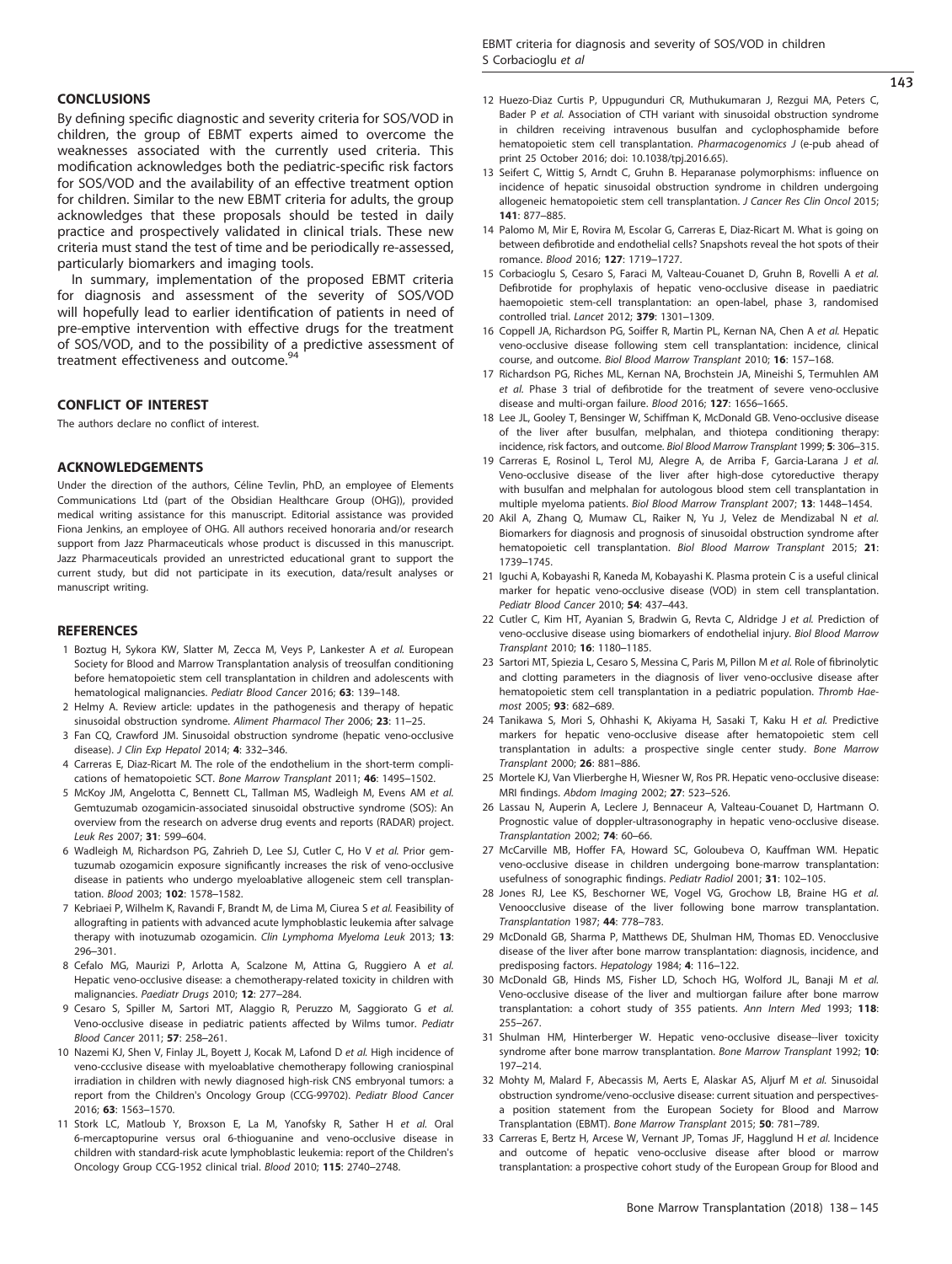Marrow Transplantation. European Group for Blood and Marrow Transplantation Chronic Leukemia Working Party. Blood 1998; 92: 3599–3604.

- 34 Carreras E, Diaz-Beya M, Rosinol L, Martinez C, Fernandez-Aviles F, Rovira M. The incidence of veno-occlusive disease following allogeneic hematopoietic stem cell transplantation has diminished and the outcome improved over the last decade. Biol Blood Marrow Transplant 2011; 17: 1713–1720.
- 35 Yakushijin K, Atsuta Y, Doki N, Yokota A, Kanamori H, Miyamoto T et al. Sinusoidal obstruction syndrome after allogeneic hematopoietic stem cell transplantation: Incidence, risk factors and outcomes. Bone Marrow Transplant 2016; 51: 403–409.
- 36 Barker CC, Butzner JD, Anderson RA, Brant R, Sauve RS. Incidence, survival and risk factors for the development of veno-occlusive disease in pediatric hematopoietic stem cell transplant recipients. Bone Marrow Transplant 2003; 32: 79–87.
- 37 Cesaro S, Pillon M, Talenti E, Toffolutti T, Calore E, Tridello G et al. A prospective survey on incidence, risk factors and therapy of hepatic veno-occlusive disease in children after hematopoietic stem cell transplantation. Haematologica 2005; 90: 1396–1404.
- 38 Corbacioglu S, Honig M, Lahr G, Stohr S, Berry G, Friedrich W et al. Stem cell transplantation in children with infantile osteopetrosis is associated with a high incidence of VOD, which could be prevented with defibrotide. Bone Marrow Transplant 2006; 38: 547–553.
- 39 Richardson PG, Elias AD, Krishnan A, Wheeler C, Nath R, Hoppensteadt D et al. Treatment of severe veno-occlusive disease with defibrotide: compassionate use results in response without significant toxicity in a high-risk population. Blood 1998; 92: 737–744.
- 40 Richardson PG, Murakami C, Jin Z, Warren DL, Momtaz P, Hoppensteadt D et al. Multi-institutional use of defibrotide in 88 patients post stem cell transplant with severe veno-occlusive disease and multi-system organ failure; response without significant toxicity in a high risk population and factors predictive of outcome. Blood 2002; 100: 4337–4343.
- 41 Richardson PG, Soiffer RJ, Antin JH, Uno H, Jin Z, Kurtzberg J et al. Defibrotide for the treatment of severe hepatic veno-occlusive disease and multi-organ failure post stem cell transplantation: a multi-center, randomized, dose-finding trial. Biol Blood Marrow Transplant 2010; 16: 1005–1017.
- 42 Zhang L, Wang Y, Huang H. Defibrotide for the prevention of hepatic veno-occlusive disease after hematopoietic stem cell transplantation: a systematic review. Clin Transplant 2012; 26: 511–519.
- 43 Dignan F, Gujral D, Ethell M, Evans S, Treleaven J, Morgan G et al. Prophylactic defibrotide in allogeneic stem cell transplantation: minimal morbidity and zero mortality from veno-occlusive disease. Bone Marrow Transplant 2007; 40: 79-82.
- 44 Versluys B, Bhattacharaya R, Steward C, Cornish J, Oakhill A, Goulden N. Prophylaxis with defibrotide prevents veno-occlusive disease in stem cell transplantation after gemtuzumab ozogamicin exposure. Blood 2004; 103: 1968.
- 45 Chalandon Y, Roosnek E, Mermillod B, Newton A, Ozsahin H, Wacker P et al. Prevention of veno-occlusive disease with defibrotide after allogeneic stem cell transplantation. Biol Blood Marrow Transplant 2004; 10: 347–354.
- 46 Richardson P, Smith A, Triplett B, Kernan N, Grupp S, Antin J et al. Treatment of hepatic veno-occlusive disease/sinusoidal obstruction syndrome (VOD/SOS) post-hematopoietic stem cell transplantation (HSCT) in patients with acute leukemias: a subgroup analysis from the defibrotide expanded-access program ASH. Annual Meeting Abstracts 2016; 128: 3412.
- 47 Corbacioglu S, Carreras E, Mohty M, Pagliuca A, Boelens JJ, Damaj G et al. Defibrotide for the treatment of hepatic veno-occlusive disease: final results from the international compassionate-use program. Biol Blood Marrow Transplant 2016; 22: 1874–1882.
- 48 Corbacioglu S, Greil J, Peters C, Wulffraat N, Laws HJ, Dilloo D et al. Defibrotide in the treatment of children with veno-occlusive disease (VOD): a retrospective multicentre study demonstrates therapeutic efficacy upon early intervention. Bone Marrow Transplant 2004; 33: 189–195.
- 49 Grupp S, Smith A, Triplett B, Kernan N, Antin J, Lehmann L et al. Timingof initiation of defibrotide post-diagnosis of hepatic veno-occlusive disease/sinusoidal obstruction syndrome post-hematopoietic stem cell transplantation: exploratory age-group analysis from an expanded access study. ASH, Annual Meeting Abstracts 2016; 128: 66.
- 50 Mohty M, Malard F, Abecassis M, Aerts E, Alaskar AS, Aljurf M et al. Revised diagnosis and severity criteria for sinusoidal obstruction syndrome/veno-occlusive disease in adult patients: a new classification from the European Society for Blood and Marrow Transplantation. Bone Marrow Transplant 2016; 51: 906–912.
- 51 Hogan WJ, Maris M, Storer B, Sandmaier BM, Maloney DG, Schoch HG et al. Hepatic injury after nonmyeloablative conditioning followed by allogeneic hematopoietic cell transplantation: a study of 193 patients. Blood 2004; 103: 78–84.
- 52 Nagler A, Labopin M, Berger R, Bunjes D, Campos A, Socie G et al. Allogeneic hematopoietic SCT for adults AML using i.v. BU in the conditioning regimen: outcomes and risk factors for the occurrence of hepatic sinusoidal obstructive syndrome. Bone Marrow Transplant 2014; 49: 628–633.
- 53 Bartelink IH, Lalmohamed A, van Reij EM, Dvorak CC, Savic RM, Zwaveling J et al. Association of busulfan exposure with survival and toxicity after haemopoietic cell transplantation in children and young adults: a multicentre, retrospective cohort analysis. Lancet Haematol 2016; 3: e526–e536.
- 54 Uppugunduri CR, Rezgui MA, Diaz PH, Tyagi AK, Rousseau J, Daali Y et al. The association of cytochrome P450 genetic polymorphisms with sulfolane formation and the efficacy of a busulfan-based conditioning regimen in pediatric patients undergoing hematopoietic stem cell transplantation. Pharmacogenomics J 2014; 14: 263–271.
- 55 Bredeson C, LeRademacher J, Kato K, Dipersio JF, Agura E, Devine SM et al. Prospective cohort study comparing intravenous busulfan to total body irradiation in hematopoietic cell transplantation. Blood 2013; 122: 3871–3878.
- 56 Okamoto Y, Nagatoshi Y, Kosaka Y, Kikuchi A, Kato S, Kigasawa H et al. Prospective pharmacokinetic study of intravenous busulfan in hematopoietic stem cell transplantation in 25 children. Pediatr Transplant 2014; 18: 294–301.
- 57 Malar R, Sjoo F, Rentsch K, Hassan M, Gungor T. Therapeutic drug monitoring is essential for intravenous busulfan therapy in pediatric hematopoietic stem cell recipients. Pediatr Transplant 2011; 15: 580–588.
- 58 Veal GJ, Nguyen L, Paci A, Riggi M, Amiel M, Valteau-Couanet D et al. Busulfan pharmacokinetics following intravenous and oral dosing regimens in children receiving high-dose myeloablative chemotherapy for high-risk neuroblastoma as part of the HR-NBL-1/SIOPEN trial. Eur J Cancer 2012; 48: 3063-3072.
- 59 Schulz AS, Classen CF, Mihatsch WA, Sigl-Kraetzig M, Wiesneth M, Debatin KM et al. HLA-haploidentical blood progenitor cell transplantation in osteopetrosis. Blood 2002; 99: 3458–3460.
- 60 Ouachee-Chardin M, Elie C, de Saint Basile G, Le Deist F, Mahlaoui N, Picard C et al. Hematopoietic stem cell transplantation in hemophagocytic lymphohistiocytosis: a single-center report of 48 patients. Pediatrics 2006; 117: e743–e750.
- 61 Cheuk DK, Wang P, Lee TL, Chiang AK, Ha SY, Lau YL et al. Risk factors and mortality predictors of hepatic veno-occlusive disease after pediatric hematopoietic stem cell transplantation. Bone Marrow Transplant 2007; 40: 935–944.
- 62 Li CK, Shing MM, Chik KW, Lee V, Leung TF, Cheung AY et al. Haematopoietic stem cell transplantation for thalassaemia major in Hong Kong: prognostic factors and outcome. Bone Marrow Transplant 2002; 29: 101–105.
- 63 Mathews V, George B, Deotare U, Lakshmi KM, Viswabandya A, Daniel D et al. A new stratification strategy that identifies a subset of class III patients with an adverse prognosis among children with beta thalassemia major undergoing a matched related allogeneic stem cell transplantation. Biol Blood Marrow Transplant 2007; 13: 889–894.
- 64 Horn B, Reiss U, Matthay K, McMillan A, Cowan M. Veno-occlusive disease of the liver in children with solid tumors undergoing autologous hematopoietic progenitor cell transplantation: a high incidence in patients with neuroblastoma. Bone Marrow Transplant 2002; 29: 409–415.
- 65 Qayed M, Chiang KY, Ricketts R, Alazraki A, Tahvildari A, Haight A et al. Tandem stem cell rescue as consolidation therapy for high-risk neuroblastoma. Pediatr Blood Cancer 2012; 58: 448–452.
- 66 Yasui N, Kawamoto H, Fujiwara M, Aihara Y, Ogawa C, Hosono A et al. High-dose chemotherapy for high-risk retinoblastoma: clinical course and outcome of 14 cases in the National Cancer Center, Japan. Bone Marrow Transplant 2015; 50: 221–224.
- 67 Elli M, Pinarli FG, Dagdemir A, Acar S. Veno-occlusive disease of the liver in a child after chemotherapy for brain tumor. Pediatr Blood Cancer 2006; 46: 521-523.
- 68 Sulis ML, Bessmertny O, Granowetter L, Weiner M, Kelly KM. Veno-occlusive disease in pediatric patients receiving actinomycin D and vincristine only for the treatment of rhabdomyosarcoma. J Pediatr Hematol Oncol 2004; 26: 843–846.
- 69 Czauderna P, Katski K, Kowalczyk J, Kurylak A, Lopatka B, Skotnicka-Klonowicz G et al. Venoocclusive liver disease (VOD) as a complication of Wilms' tumour management in the series of consecutive 206 patients. Eur J Pediatr Surg 2000; 10: 300–303.
- 70 Schechter T, Finkelstein Y, Doyle J, Verjee Z, Moretti M, Koren G et al. Pharmacokinetic disposition and clinical outcomes in infants and children receiving intravenous busulfan for allogeneic hematopoietic stem cell transplantation. Biol Blood Marrow Transplant 2007; 13: 307–314.
- 71 Toh HC, McAfee SL, Sackstein R, Cox BF, Colby C, Spitzer TR. Late onset veno-occlusive disease following high-dose chemotherapy and stem cell transplantation. Bone Marrow Transplant 1999; 24: 891–895.
- 72 Pai RK, van Besien K, Hart J, Artz AS, O'Donnell PH. Clinicopathologic features of late-onset veno-occlusive disease/sinusoidal obstruction syndrome after high dose intravenous busulfan and hematopoietic cell transplant. Leuk Lymphoma 2012; 53: 1552–1557.
- 73 Myers KC, Dandoy C, El-Bietar J, Davies SM, Jodele S. Veno-occlusive disease of the liver in the absence of elevation in bilirubin in pediatric patients after hematopoietic stem cell transplantation. Biol Blood Marrow Transplant 2015; 21: 379–381.